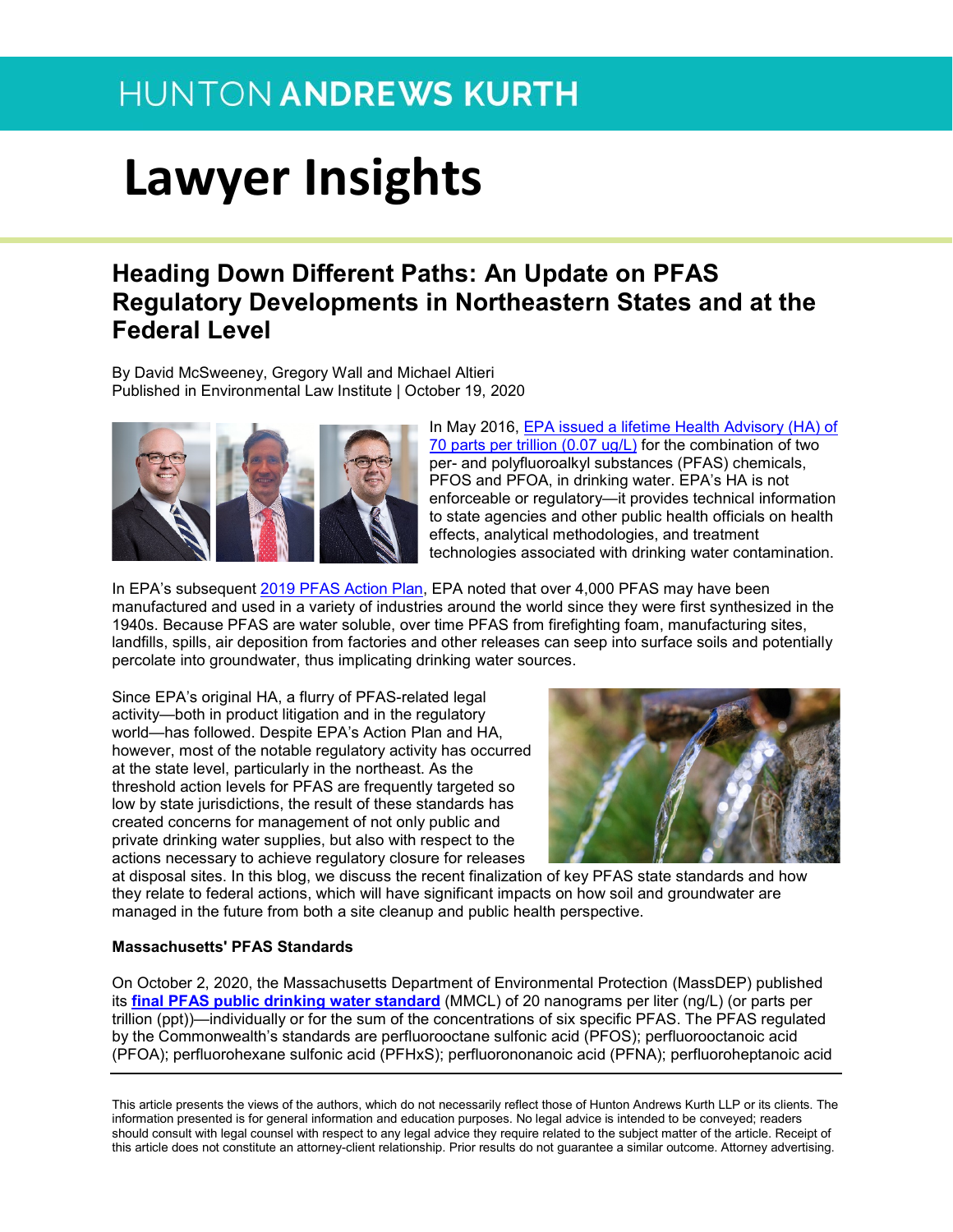#### **Heading Down Different Paths: An Update on PFAS Regulatory Developments in Northeastern States and at the Federal Level**

By David McSweeney, Gregory Wall and Michael Altieri Environmental Law Institute | October 19, 2020

(PFHpA); and perfluorodecanoic acid (PFDA). DEP abbreviates this set of six PFAS as "PFAS6." This drinking water standard is set to be protective against adverse health effects for all people consuming the water.

The final MMCL was first proposed in December 2019, at which time MassDEP also filed a **[final rule for](https://urldefense.proofpoint.com/v2/url?u=https-3A__www.mass.gov_lists_final-2Dpfas-2Drelated-2Drevisions-2Dto-2Dthe-2Dmcp-2D2019&d=DwMGaQ&c=jxhwBfk-KSV6FFIot0PGng&r=kkDZngVSsQ9FHQMtXGVbng&m=wow-HsJTnuXFRVgHwijEPc03tTm7SmsxqqlCZkFooeo&s=jUP6LLV2nCwd891U_2i3qa4Niq-Hkc-6ODeAdKvLY28&e=)  [groundwater and soil cleanup standards of PFAS](https://urldefense.proofpoint.com/v2/url?u=https-3A__www.mass.gov_lists_final-2Dpfas-2Drelated-2Drevisions-2Dto-2Dthe-2Dmcp-2D2019&d=DwMGaQ&c=jxhwBfk-KSV6FFIot0PGng&r=kkDZngVSsQ9FHQMtXGVbng&m=wow-HsJTnuXFRVgHwijEPc03tTm7SmsxqqlCZkFooeo&s=jUP6LLV2nCwd891U_2i3qa4Niq-Hkc-6ODeAdKvLY28&e=)** under the Massachusetts Contingency Plan (MCP), 310 CMR 40.0000, *et seq*. The soil and groundwater cleanup levels are set in the MCP as low as 20 ng/L in groundwater (as the sum of all six listed PFAS) and 0.3 to 2 µg/kg in soil, depending on the listed PFAS compound. The standards also vary depending on the groundwater and soil classification as defined by the MCP. Potentially responsible parties for releases of contamination in Massachusetts are now required to remediate to these standards under the MCP.

The final version of the MMCL, incorporated into the Commonwealth's drinking water regulations at **[310](https://urldefense.proofpoint.com/v2/url?u=http-3A__r20.rs6.net_tn.jsp-3Ff-3D001sQbrR-5FZdrvIn6Bimqj6WzoKhjmEIyvEMZQAX6vtWZn52NF-2Dx4ewUig7inKd5J24vnKXD75bJAjOcwf3mnVl8NNf8r8RBYCr-2DD4oVMteyBHZ3ZRIgK5qH8Ka0d3am97p61ci3uLAyMAx-2Dmxdd8vr8LPW-5FVa-5FMHKndU5bFmon42SDOZOj4pAb-5F-2DgtfTB1LiWix6FDsVwWb7OCCyL301qzaRP1ImEXb-5F-2Dkc0LnXspBzETUm9qVRQw6e9SSr-5F4Olz5TjpbCMY7bulV4-3D-26c-3DE8Gj2E1ZC4DeHGgOx4woKb7qYcteqAvksz14YRt5-5FGSAzGYRdYgPZQ-3D-3D-26ch-3DKcZYqCU-5FMIPMfNdZhlZmoh89JkT94kSxST3wwHaISdlGFFp9OPGBBA-3D-3D&d=DwMFaQ&c=jxhwBfk-KSV6FFIot0PGng&r=roMNrvtUgo7hwA0LVz34y0FSTFmKXBY-rLhK2r4vP_4&m=KuG0dcD8PmqtiTwL65a9UC66Wyt17vhpHc9LD6ZQbgU&s=CijH5roOC4eKUdaiK7jPsM65Vq8PLwp7MpmDQEot5k8&e=)  [CMR 22.00](https://urldefense.proofpoint.com/v2/url?u=http-3A__r20.rs6.net_tn.jsp-3Ff-3D001sQbrR-5FZdrvIn6Bimqj6WzoKhjmEIyvEMZQAX6vtWZn52NF-2Dx4ewUig7inKd5J24vnKXD75bJAjOcwf3mnVl8NNf8r8RBYCr-2DD4oVMteyBHZ3ZRIgK5qH8Ka0d3am97p61ci3uLAyMAx-2Dmxdd8vr8LPW-5FVa-5FMHKndU5bFmon42SDOZOj4pAb-5F-2DgtfTB1LiWix6FDsVwWb7OCCyL301qzaRP1ImEXb-5F-2Dkc0LnXspBzETUm9qVRQw6e9SSr-5F4Olz5TjpbCMY7bulV4-3D-26c-3DE8Gj2E1ZC4DeHGgOx4woKb7qYcteqAvksz14YRt5-5FGSAzGYRdYgPZQ-3D-3D-26ch-3DKcZYqCU-5FMIPMfNdZhlZmoh89JkT94kSxST3wwHaISdlGFFp9OPGBBA-3D-3D&d=DwMFaQ&c=jxhwBfk-KSV6FFIot0PGng&r=roMNrvtUgo7hwA0LVz34y0FSTFmKXBY-rLhK2r4vP_4&m=KuG0dcD8PmqtiTwL65a9UC66Wyt17vhpHc9LD6ZQbgU&s=CijH5roOC4eKUdaiK7jPsM65Vq8PLwp7MpmDQEot5k8&e=)**, tracks the **[draft regulations](https://urldefense.proofpoint.com/v2/url?u=http-3A__r20.rs6.net_tn.jsp-3Ff-3D001sQbrR-5FZdrvIn6Bimqj6WzoKhjmEIyvEMZQAX6vtWZn52NF-2Dx4ewUig7inKd5J24vPvS8kS6y-2DNR1OvN2cwyz1vwbiHOdni3R0n1Z392jFIHw1DIk5BHR1xLBSroDypdAEUX1F9vYhE9OD27WtnXpYS-5FcTdMun2mRqaexvRhfTW-2D8PiT0Utx8E-5FXFWXNnS0ciw7jWINb6sDJve0ZZzn3Bw1ZjzKdKzH9i2CPr4xdAWXUWDLsj330JAB5YbqTzTUaePQQMZErrEKqrfZFlwY8QHr9D-5F5L-5FUIfzI9nX5FSJQFM9CxSsNbN2gEbZQzWpqR1DemjC7feDrnCRUJTF8Y2qZgjEwOlZ096A-26c-3DE8Gj2E1ZC4DeHGgOx4woKb7qYcteqAvksz14YRt5-5FGSAzGYRdYgPZQ-3D-3D-26ch-3DKcZYqCU-5FMIPMfNdZhlZmoh89JkT94kSxST3wwHaISdlGFFp9OPGBBA-3D-3D&d=DwMFaQ&c=jxhwBfk-KSV6FFIot0PGng&r=roMNrvtUgo7hwA0LVz34y0FSTFmKXBY-rLhK2r4vP_4&m=KuG0dcD8PmqtiTwL65a9UC66Wyt17vhpHc9LD6ZQbgU&s=cmgjRAVxhuiRylf6p4pYPbxOdX_1LGLTJZUztTdW8-E&e=)** that were issued for public comment in December 2019 with the final soil and groundwater cleanup standards. Under the final 2020 PFAS drinking water standards, Public Water Supplies (PWS) in the Community (COM) and Non-Transient Non-Community (NTNC) categories will begin quarterly sampling for PFAS6 in accordance with the following schedule:

- Large COM PWS (>50,000 population): January 1, 2021
- Medium PWS (>10,000 & <=50,000 population): April 1, 2021
- Small COM and NTNC PWS (<=10,000 population): October 1, 2021

Taken together, the drinking water and soil/groundwater action levels established by Massachusetts are some of the most stringent in the country, and join an increasing percentage of northeast state jurisdictions in aggressively regulating PFAS chemicals.

#### **Northeastern States' PFAS Regulatory Patchwork**

Massachusetts is not alone in setting standards for PFAS. The state has now joined the ranks of five other northeastern states with varying levels of approved drinking water PFAS standards. In joining this state regulatory patchwork, Massachusetts finds itself in the midst of a highly variable regulatory field. Indeed, the standards range from a low of 10 parts-per-trillion (ppt) in one state and up to 70 ppt in another, as illustrated in the table below:

|                | State Standard Effective                                                                                                                                                                                                                                                               |
|----------------|----------------------------------------------------------------------------------------------------------------------------------------------------------------------------------------------------------------------------------------------------------------------------------------|
| <b>CT</b>      | Drinking water action level of 70 ppt for: (1) PFOA; (2) PFOS; (3) perfluorononanoic acid (PFNA);<br>$\parallel$ (4) perfluroheptanoic acid (PFHpA); and (5) perfluorohexane sulfonic acid (PFHxS). The sum of<br>the group of five PFAS must be below target concentration of 70 ppt. |
| N <sub>H</sub> | Enforceable standard of 70 ppt PFOA or PFOS alone or combined. Stricter MCLs for PFOA,<br>PFOS, PFNA, and PFHxS remain the subject of litigation.                                                                                                                                      |
| <b>NJ</b>      | MCL of 14 ppt for PFOA, 14 ppt for PFNA, and 13 ppt for PFOS in drinking water.                                                                                                                                                                                                        |
| ΙVΤ            | MCL is 20 ppt and it is for five PFAS in drinking water: (1) PFOA, (2) PFOS, (3) PFHxS, (4)<br>PFHpA, and (5) PFNA. The sum of these five PFAS cannot exceed 20 ppt.                                                                                                                   |
| <b>NY</b>      | MCL of 10 ppt for PFOA and PFOS.                                                                                                                                                                                                                                                       |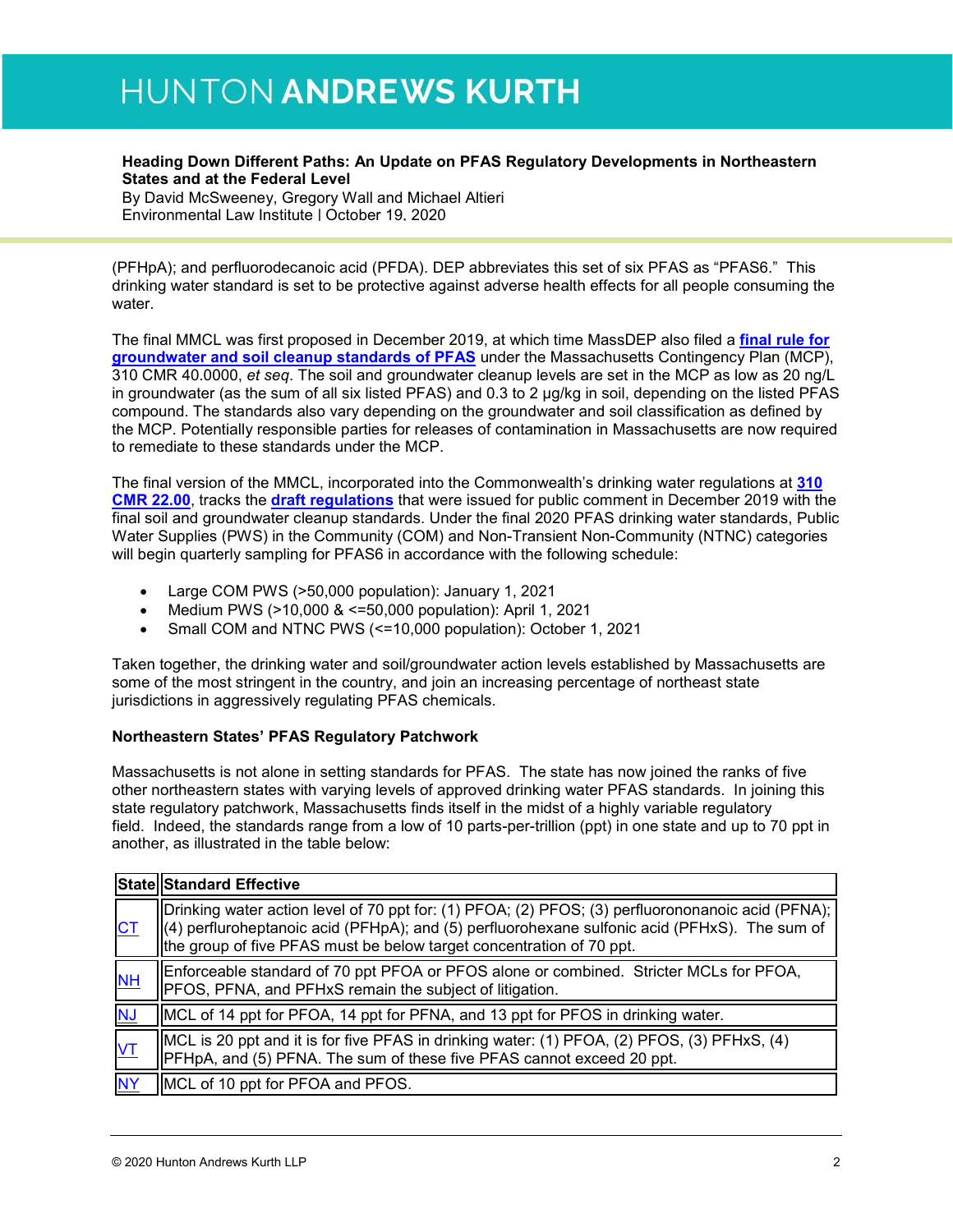#### **Heading Down Different Paths: An Update on PFAS Regulatory Developments in Northeastern States and at the Federal Level**

By David McSweeney, Gregory Wall and Michael Altieri Environmental Law Institute | October 19, 2020

This range of standards translates into both a high level uncertainty for regulated entities and perhaps an ongoing acknowledgment of the scientific debate associated with these standards. It remains an open question whether federal action will provide regulatory certainty and/or similarly resolve this debate.

#### **U.S. EPA's PFAS Activities**

While states continue to enact laws containing enforceable standards for PFAS in drinking water, similar activity at the federal level remains pending. On March 10, 2020, EPA issued a **[preliminary regulatory](https://urldefense.proofpoint.com/v2/url?u=https-3A__www.federalregister.gov_documents_2020_03_10_2020-2D04145_announcement-2Dof-2Dpreliminary-2Dregulatory-2Ddeterminations-2Dfor-2Dcontaminants-2Don-2Dthe-2Dfourth-2Ddrinking-2Dwater&d=DwMGaQ&c=jxhwBfk-KSV6FFIot0PGng&r=kkDZngVSsQ9FHQMtXGVbng&m=wow-HsJTnuXFRVgHwijEPc03tTm7SmsxqqlCZkFooeo&s=26R_YulTgIVOOKkFoHcNpN3y8dFfJj_hBF3umNqcjEw&e=)  [determination](https://urldefense.proofpoint.com/v2/url?u=https-3A__www.federalregister.gov_documents_2020_03_10_2020-2D04145_announcement-2Dof-2Dpreliminary-2Dregulatory-2Ddeterminations-2Dfor-2Dcontaminants-2Don-2Dthe-2Dfourth-2Ddrinking-2Dwater&d=DwMGaQ&c=jxhwBfk-KSV6FFIot0PGng&r=kkDZngVSsQ9FHQMtXGVbng&m=wow-HsJTnuXFRVgHwijEPc03tTm7SmsxqqlCZkFooeo&s=26R_YulTgIVOOKkFoHcNpN3y8dFfJj_hBF3umNqcjEw&e=)** under the Safe Drinking Water Act (SDWA) that included PFOA and PFOS. EPA's preliminary determination concluded that PFOA and PFOS meet the statutory criteria for regulation under the statute. This is the initial step towards potentially regulating these substances in drinking water under the SDWA. If EPA finalizes the determination to regulate, it must then embark on the long process of setting a National Primary Drinking Water Regulation containing either a Maximum Contaminant Level or treatment technique for PFOA and PFOS in public water systems.

EPA has also yet to issue a proposed rule listing any PFAS compounds as a "hazardous substance" under the authority of Section 102 of CERCLA. Listing PFOA and PFOS as a hazardous substance was discussed in the Agency's February 2019 **[PFAS Action Plan](https://urldefense.proofpoint.com/v2/url?u=https-3A__www.epa.gov_pfas_epas-2Dpfas-2Daction-2Dplan&d=DwMGaQ&c=jxhwBfk-KSV6FFIot0PGng&r=kkDZngVSsQ9FHQMtXGVbng&m=wow-HsJTnuXFRVgHwijEPc03tTm7SmsxqqlCZkFooeo&s=nPtk3bH1RYn2yIcfHzE_tVp8d-Hou1cDP9cl-B3ckcI&e=)** and the 2020 update to that Plan. The PFAS Action plan is a multi-media strategy for addressing PFAS that EPA Administrator Wheeler has committed to aggressively implementing. The absence of a hazardous substance designation does not preclude EPA from taking government-funded CERCLA response actions to address PFAS chemicals that are a "pollutant or contaminant" and "may present an imminent and substantial endangerment to the public health or welfare." It does, however, impose limitations on EPA's CERCLA §106 enforcement and §107 cost recovery efforts, which are crucial to the Agency's enforcement-first approach towards Superfund sites. Given the breadth and scope of these authorities, listing any PFAS compounds as a CERCLA hazardous substance could lead to a cascade of impacts at sites across the country due to the pervasive manufacturing, use and release of PFAS chemicals. For example, a hazardous substance listing could result in new sites being added to the National Priorities List, amendments to EPA selected remedies, implications during five-year reviews of cleanups, and the triggering of new information or unknown condition reopeners in existing settlements at Superfund sites.

While PFAS regulatory activity under CERCLA has stalled, EPA's PFAS-related enforcement under CERCLA and other statutes has not. As public records show, EPA has taken CERCLA enforcement to address PFAS contamination commingled with hazardous substances. For example, EPA's order and settlement activities at the **[Wolverine Worldwide Tannery Site](https://urldefense.proofpoint.com/v2/url?u=https-3A__www.epa.gov_mi_wolverine-2Dworld-2Dwide-2Dtannery&d=DwMGaQ&c=jxhwBfk-KSV6FFIot0PGng&r=kkDZngVSsQ9FHQMtXGVbng&m=wow-HsJTnuXFRVgHwijEPc03tTm7SmsxqqlCZkFooeo&s=isgSGecJwevB9HD_R-npXzPjUZG13UtDvXcsClVnaeE&e=)**, taken in conjunction with the state of Michigan, provide a case study on this approach. Other EPA enforcement activities to address PFAS have been undertaken under the SDWA, TSCA, and RCRA.

EPA has not been completely absent from PFAS-related federal rulemaking. On June 22, 2020, the Agency promulgated a **[final rule](https://urldefense.proofpoint.com/v2/url?u=https-3A__www.federalregister.gov_documents_2020_06_22_2020-2D10990_implementing-2Dstatutory-2Daddition-2Dof-2Dcertain-2Dper-2D-2Dand-2Dpolyfluoroalkyl-2Dsubstances-2Dtoxic-2Dchemical&d=DwMGaQ&c=jxhwBfk-KSV6FFIot0PGng&r=kkDZngVSsQ9FHQMtXGVbng&m=wow-HsJTnuXFRVgHwijEPc03tTm7SmsxqqlCZkFooeo&s=OAthpFFywvQg9AMfsQNS2jHjXRwDTM1UUBIe-nxpBD4&e=)** under EPCRA §313 listing 172 long-chain PFAS chemicals that are now subject to Toxic Release Inventory reporting. In addition, on July 27, 2020, EPA published a **[final](https://urldefense.proofpoint.com/v2/url?u=https-3A__www.federalregister.gov_documents_2020_07_27_2020-2D13738_long-2Dchain-2Dperfluoroalkyl-2Dcarboxylate-2Dand-2Dperfluoroalkyl-2Dsulfonate-2Dchemical-2Dsubstances-2Dsignificant&d=DwMGaQ&c=jxhwBfk-KSV6FFIot0PGng&r=kkDZngVSsQ9FHQMtXGVbng&m=wow-HsJTnuXFRVgHwijEPc03tTm7SmsxqqlCZkFooeo&s=5oXUA4gzdN89t88hKP6ukGqTCl8U0aIHo15EJd4Zums&e=)  [significant new use \(SNUR\) rule](https://urldefense.proofpoint.com/v2/url?u=https-3A__www.federalregister.gov_documents_2020_07_27_2020-2D13738_long-2Dchain-2Dperfluoroalkyl-2Dcarboxylate-2Dand-2Dperfluoroalkyl-2Dsulfonate-2Dchemical-2Dsubstances-2Dsignificant&d=DwMGaQ&c=jxhwBfk-KSV6FFIot0PGng&r=kkDZngVSsQ9FHQMtXGVbng&m=wow-HsJTnuXFRVgHwijEPc03tTm7SmsxqqlCZkFooeo&s=5oXUA4gzdN89t88hKP6ukGqTCl8U0aIHo15EJd4Zums&e=)** under TSCA for PFAS chemicals that requires parties to notify EPA at least 90 days before manufacturing, processing, or importing these chemicals for the significant new uses described in the rule. The SNUR also applies to the import of products that are surface coated with a subset of PFAS chemicals and carpets containing perfluoroalkyl sulfonate. The advance notification parties must submit under the SNUR triggers EPA review and authorization of the manufacturing, processing, or importing activity, and may result in an EPA ban under TSCA.